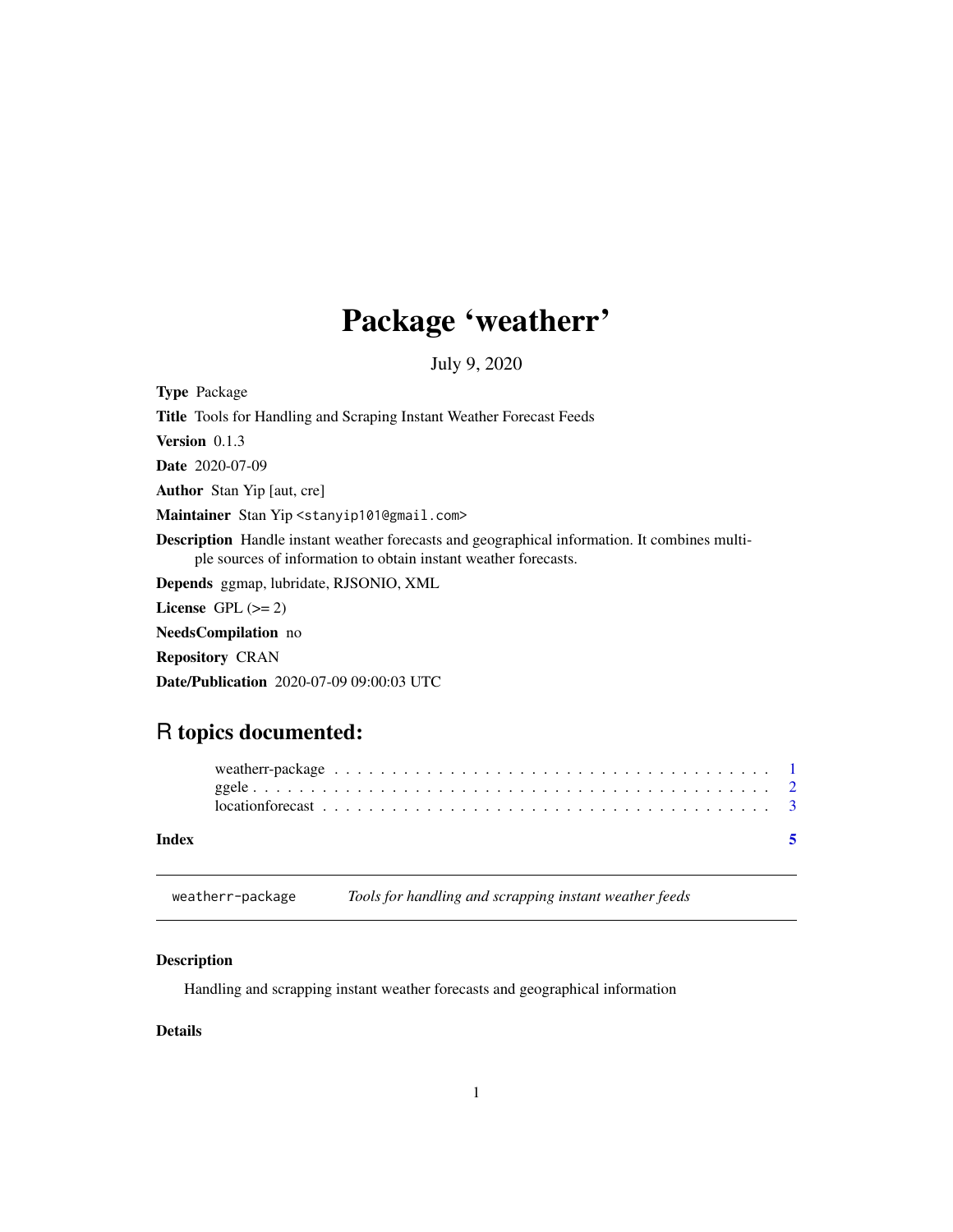| Package: | weatherr   |
|----------|------------|
| Type:    | Package    |
| Version: | 0.1.2      |
| Date:    | 2015-09-08 |
| License: | $GPL (=2)$ |
|          |            |

#### <span id="page-1-0"></span>Author(s)

Stan Yip

ggele *Elevation of a set of specific locations*

#### Description

Obtaining elevation at a set of given locations. Note that using this function you are agreeing to the Google Maps API Terms of Service at https://developers.google.com/maps/terms.

#### Usage

ggele(lat=0,lon=0, output=c('elevation','elevation/resolution','all'),key=NULL)

#### Arguments

| lat, lon | numeric objects. Latitude and longitude of a location in decimal degrees                                |
|----------|---------------------------------------------------------------------------------------------------------|
| output   | elevation; elevation and its corresponding resolution or the original JSON output<br>(in a list format) |
| kev      | Google API key                                                                                          |

#### Value

If output="elevation", a numeric vector is returned with the elevation in metres. If output="elevation/resolution", a data frame is return with the elevation and its corresponding resolution in metres.

If output="all", a list is returned with full JSON query output.

#### Author(s)

Stan Yip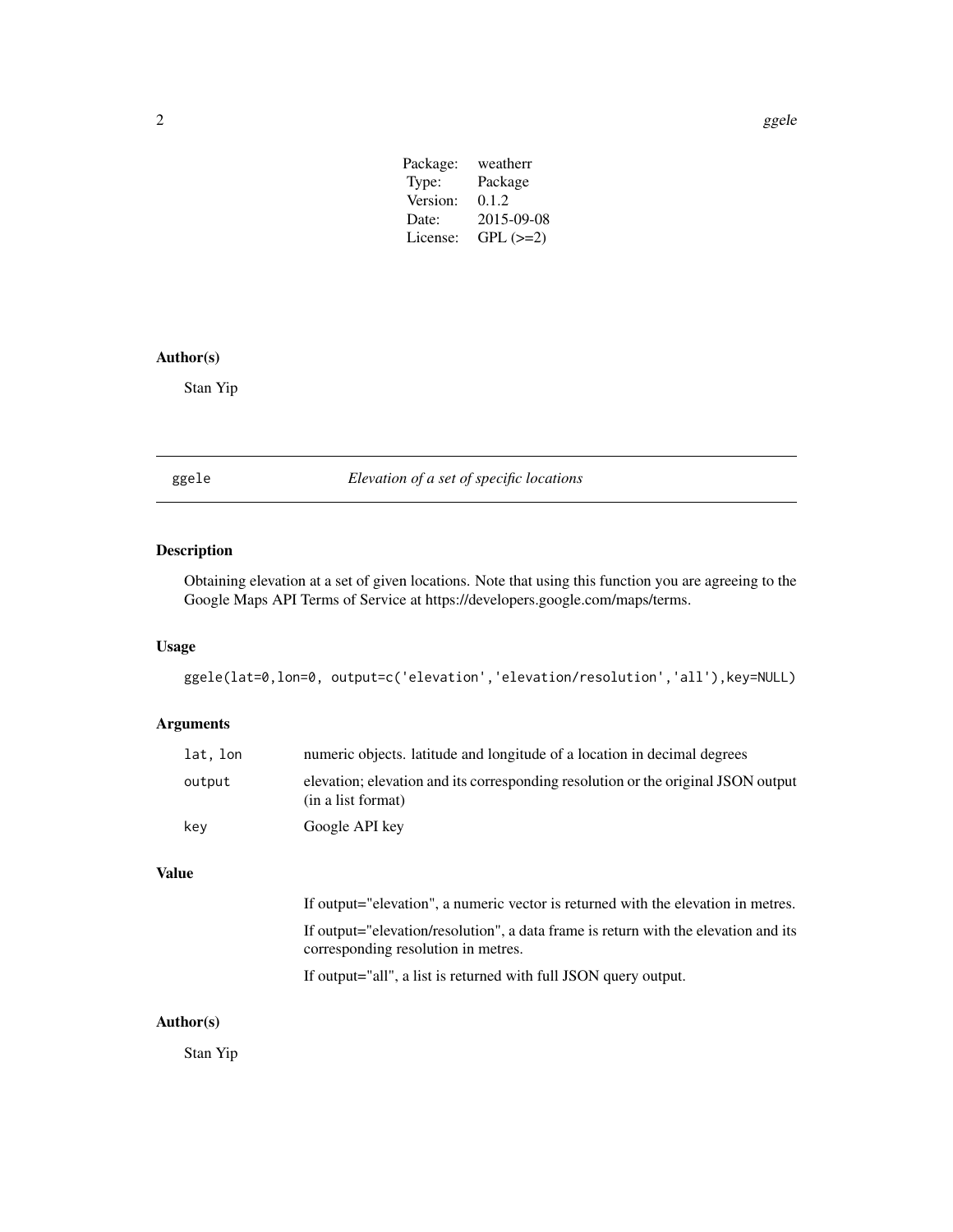#### <span id="page-2-0"></span>locationforecast 3

#### Examples

```
# Get the elevation of a location in Hong Kong
## Not run:
ggele(lat=22.39643,lon=114.1095)
```
## End(Not run)

locationforecast *Weather forecast for a specified place*

#### Description

Obtaining weather forecasts from api.met.no Locationforecast service. Note that using this function you are agreeing to the Norwegian Meteorologisk Institutt conditions of service at http://api.met.no/conditions\_service.html. Also, using the location query option you are agreeing to the Google Maps API Terms of Service at https://developers.google.com/maps/terms.

#### Usage

```
locationforecast(lat,lon,elevation=NULL,location=NULL,exact=TRUE,
tz=Sys.timezone(),key=NULL)
```
#### Arguments

| lat, lon  | numeric objects. latitude and longitude of a location in decimal degrees                                       |
|-----------|----------------------------------------------------------------------------------------------------------------|
| elevation | optional numeric object, metres above sea level                                                                |
| location  | optional character object. query latitude, longitude and elevation of the location<br>using Google map service |
| exact     | logical, indicating an exact time or an interval period forecasts                                              |
| tz        | time zone format. system time zone by default                                                                  |
| key       | Google API key                                                                                                 |

#### Details

If exact=FALSE, precipitation and temperature range can be obtained since these are computed as interval quantities.

#### Value

If exact=TRUE, A data frame is returned with the following quantities:

| time          | time of the forecasts   |
|---------------|-------------------------|
| temperature   | temperature (Celcius)   |
| windDirection | wind direction (degree) |
| windSpeed_mps | wind speed (mps)        |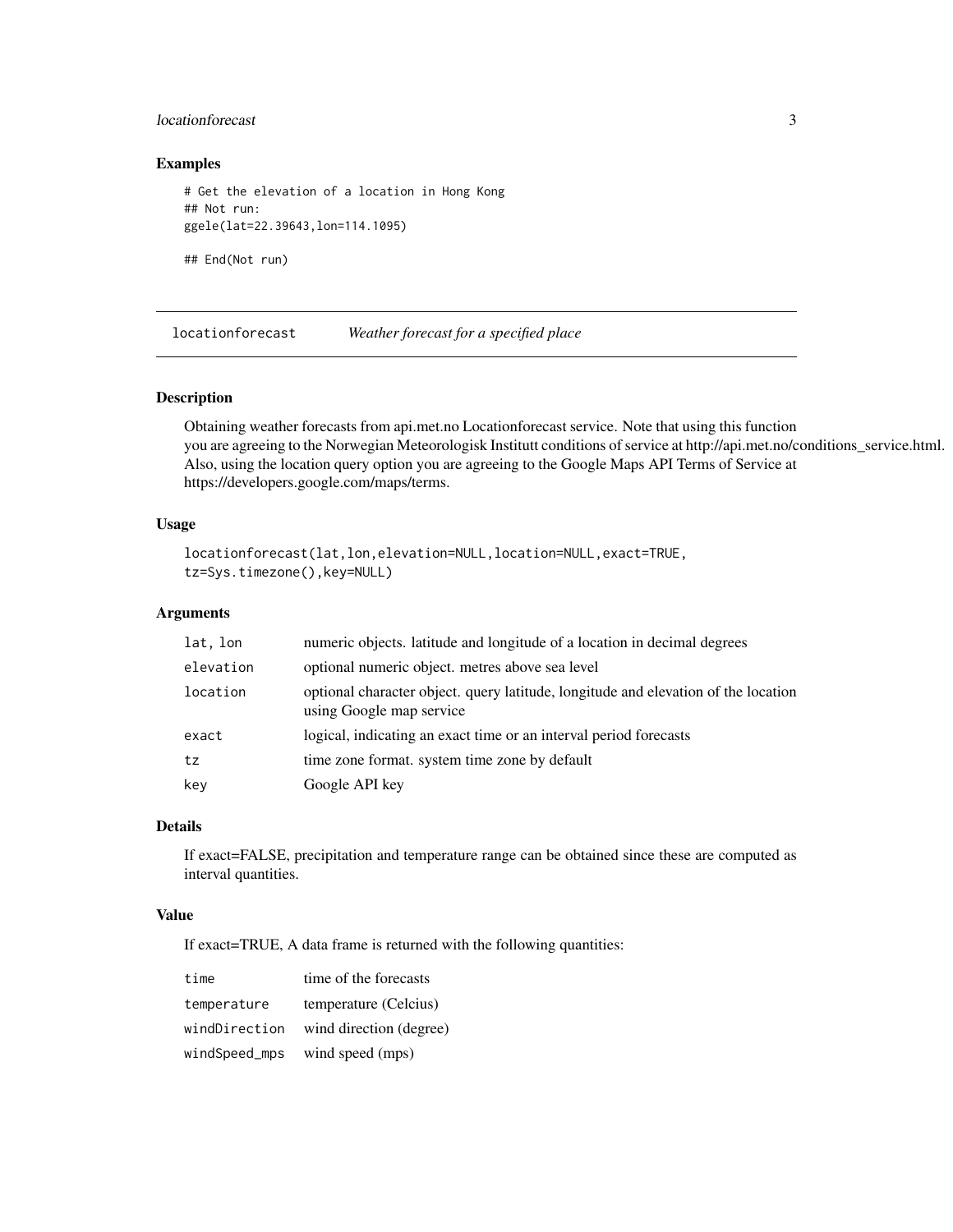```
windSpeed_beaufort
               wind speed (Beaufort scale)
windSpeed_name wind speed category
windGust gust (mps)
humidity humidity (percentage)
pressure atomospheric pressure (hPa)
cloudiness clouds cover (percentage)
lowClouds low clouds cover (percentage)
mediumClouds medium clouds cover (percentage)
highClouds high clouds cover (percentage)
dewpointTemperature
               dewpoint temperature (Celcius)
```
If exact=FALSE, A data frame is returned with the following quantities:

| timefrom   | the start time of interval for the forecasts                 |
|------------|--------------------------------------------------------------|
| timeto     | the end time of interval for the forecasts                   |
|            | precipitation precipitation amount (mm)                      |
|            | minTemperature minimum temperature in the interval (Celcius) |
|            | maxTemperature maximum temperature in the interval (Celcius) |
| weather_id | weather category                                             |

#### Author(s)

Stan Yip

#### Examples

```
## Not run:
# Get exact time location forecast of Hong Kong
locationforecast(lat=22.39643,lon=114.1095)
# Get time interval location forecast of Malta
locationforecast(lat=35.9375,lon=14.37542,exact=FALSE)
# Get exact time location forecast of Cape Town, South Africa with timezone 'Africa/Johannesburg'
locationforecast(location='Cape Town, South Africa', tz='Africa/Johannesburg')
```
## End(Not run)